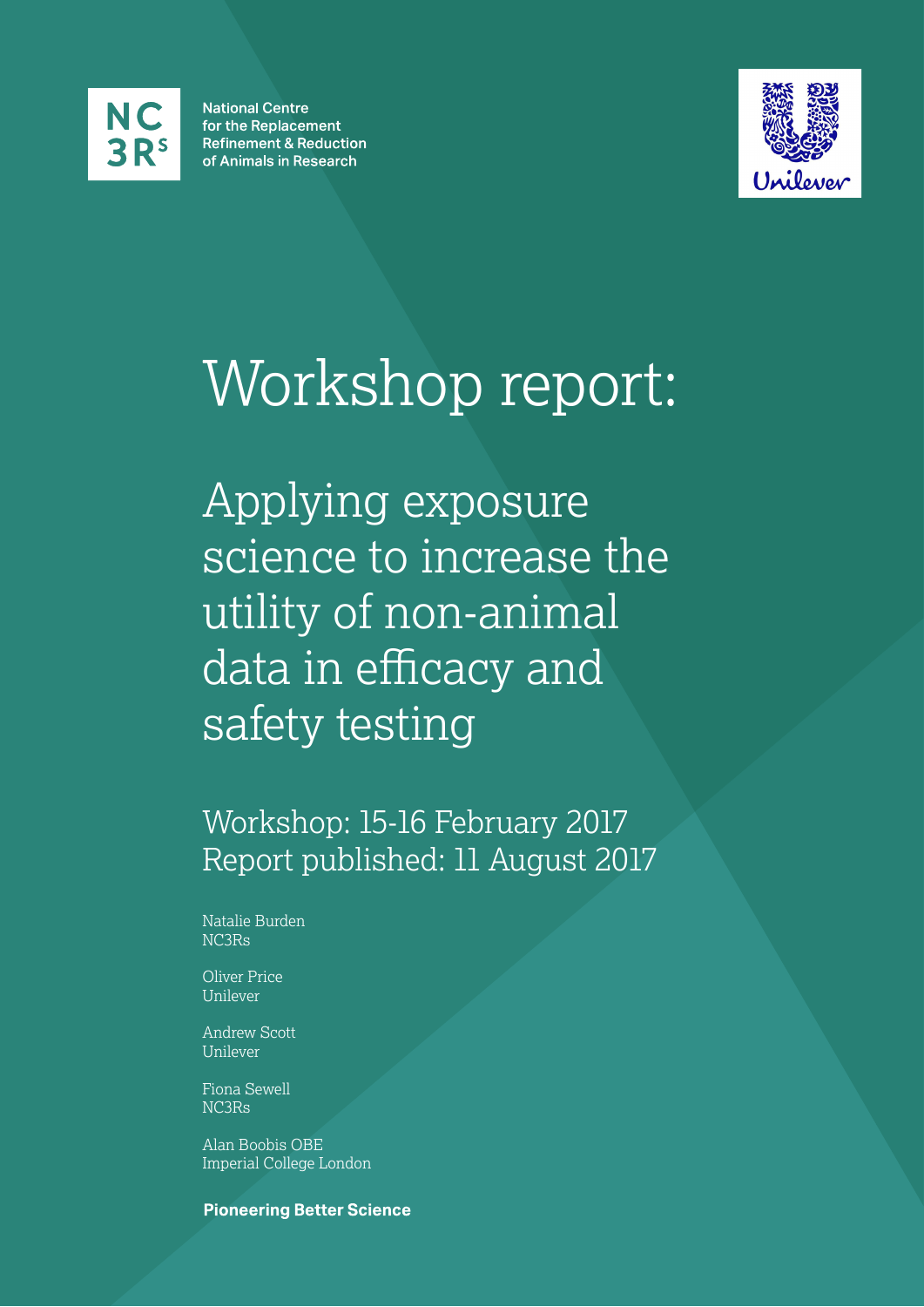There are many non-animal approaches currently available with the potential to provide useful information on the biological effects of drugs and chemicals, which can be used to inform decision-making, both in product development programmes and in regulatory assessment. However, the usefulness of data from these approaches is often limited as exposure considerations are not adequately taken into account. For example, it is frequently not clear how the concentrations tested in *in vitro* assays relate to the amounts that humans or environmental species would be exposed to in real life situations. It can be difficult to determine how much of the chemical applied to the model system reaches the site of action (i.e. measured versus nominal or applied concentrations). This can affect interpretation of the test data. Better consideration of exposure within toxicological testing is necessary to ensure that the data generated is relevant to answer the scientific questions being asked. In this way data from non-animal approaches will be more useful for decision-making purposes, and support a reduction in the current reliance on data from animal tests. The need for exposure science to support and influence a '21st century' approach to efficacy and safety assessment has been increasingly recognised in recent years  $1.23$ .

A scientific workshop was held in February 2017 with the aims of:

- Increasing awareness and building confidence in the application of exposure-driven approaches to support decision-making based on data from non-animal approaches across sectors;
- Building a community of scientists working in the area of exposure-driven safety assessment;
- Identifying gaps and challenge areas that need to be addressed to advance the application of exposure science; and
- Informing the development of future guidance to facilitate the use and wider acceptance of exposure-driven non-animal approaches to inform and improve efficacy and safety decisionmaking.

Unilever recognises that a greater understanding of levels of exposure will be of fundamental importance in the transition to pathways-based approaches to risk assessment (so called Next Generation Risk Assessment). Current approaches such as estimation of external applied dose and application of exposure-based waiving will continue to be used, however, higher tier exposure tools will be required to better understand the bioavailability of chemicals in the human body, the environment and in *in vitro* testing systems. Physiologically-based pharmacokinetic (PBPK) modelling can be used to integrate chemical-independent (physiological) and chemical-dependent (absorption, distribution, metabolism and excretion - ADME) parameters and predict plasma and/or tissue concentrations. These concentrations can then be used to inform the design of or interpret the results of *in vitro* studies. The growing emphasis on the use of *in vitro* systems also raises a key challenge in the need for tools to model, measure and control the free concentration of chemicals, rather than relying on nominal doses, which in current practice act as a surrogate in establishing dose-response relationships. Depending on the physicochemical properties of a chemical, substantial variability between the nominal and the freely dissolved concentration can exist. This represents a key challenge with respect to the development of approaches reliant on quantification of *in vitro*-to-*in vivo* extrapolation. Unilever has a long-standing programme of research activities across this area (see [www.tt21c.org](http://www.tt21c.org/) for more details).

#### The NC3Rs

The NC3Rs has been working to support scientists to incorporate exposure-driven approaches more widely into non-animal methods for almost ten years. This began with a [cross-sector workshop](https://www.nc3rs.org.uk/microsampling) in 2008 which explored the potential application of toxicokinetic information in chemical hazard identification and characterisation, and its role in chemical risk assessment. The NC3Rs also has an ongoing programme supporting companies to utilise [microsampling techniques](https://www.nc3rs.org.uk/microsampling) for toxicokinetic analyses, which can reduce and refine animal use. The potential 3Rs benefits of applying exposure science were re-visited in 2014 in an expert cross-sector workshop. Here over 20 delegates from regulatory bodies and industry identified 'embedding exposure-driven approaches into dose selection' as one of four key priority areas necessary to ensure a paradigm shift in chemical safety assessment<sup>4</sup>. It was recognised that incorporating exposure considerations within safety assessment offers refinement opportunities, can increase the biological relevance and utility of both animal and non-animal data, and can be useful for informing the prioritisation and waiving of animal studies. Subsequent discussions within an NC3Rs-led cross-sector expert working group in 2016 resulted in the recommendation that a multidisciplinary workshop be held to explore the barriers and potential solutions for utilising exposure-driven approaches more widely to support the use of non-animal data in efficacy and safety testing.

#### Unilever

#### The workshop

Recognising a joint interest in this area, the NC3Rs and Unilever came together to host this workshop in February 2017. A copy of the workshop programme can be found in Annex I. The presentations covered four key themes:

- i. The current landscape of exposure science and exposure-based decision making (across efficacy and safety testing);
- ii. Increasing the physiological relevance of *in vitro* assays and understanding of human-relevant exposures;
- iii. Quantifying exposure-response relationships in *in vitro* assays: modelling, measurement and dosing; and
- iv. Increasing confidence in and acceptance of new exposure-based computational models.

Breakout group discussions were held on day 1 of the workshop to explore the current status of exposure science and the barriers to its uptake (see page 11 and Annex II), and on day 2 to discuss how to overcome challenges and barriers across four key priority areas identified from the discussions on day 1 (see pages 12-15). A pre-meeting survey was also completed by delegates to help inform the breakout group discussions (see pages 9-10).

The workshop was attended by 83 scientists drawn from the pharmaceutical, industrial chemical, consumer products and agrochemical industries (36%) and academia (37%), as well as other relevant organisations (27%) including: consultancy companies, small and medium enterprises (SMEs) and contract research organisations (CROs), the European Commission, the US Environmental Protection Agency (EPA), the National Toxicology Program (NTP) Interagency Center for the Evaluation of Alternative Toxicological Methods (NICEATM), and the UK Health and Safety Executive (HSE). The majority of attendants were based in the UK (75%), followed by other European countries (19% across Belgium, Denmark, Ireland, Italy, the Netherlands, Norway and Switzerland), and North America (5% in the USA and 1% in Canada).

This report summarises the main themes presented and discussed at the workshop, and provides a basis to inform future activities in this area, to enable the wider application of exposure-based approaches to support the use of non-animal data in efficacy and safety testing.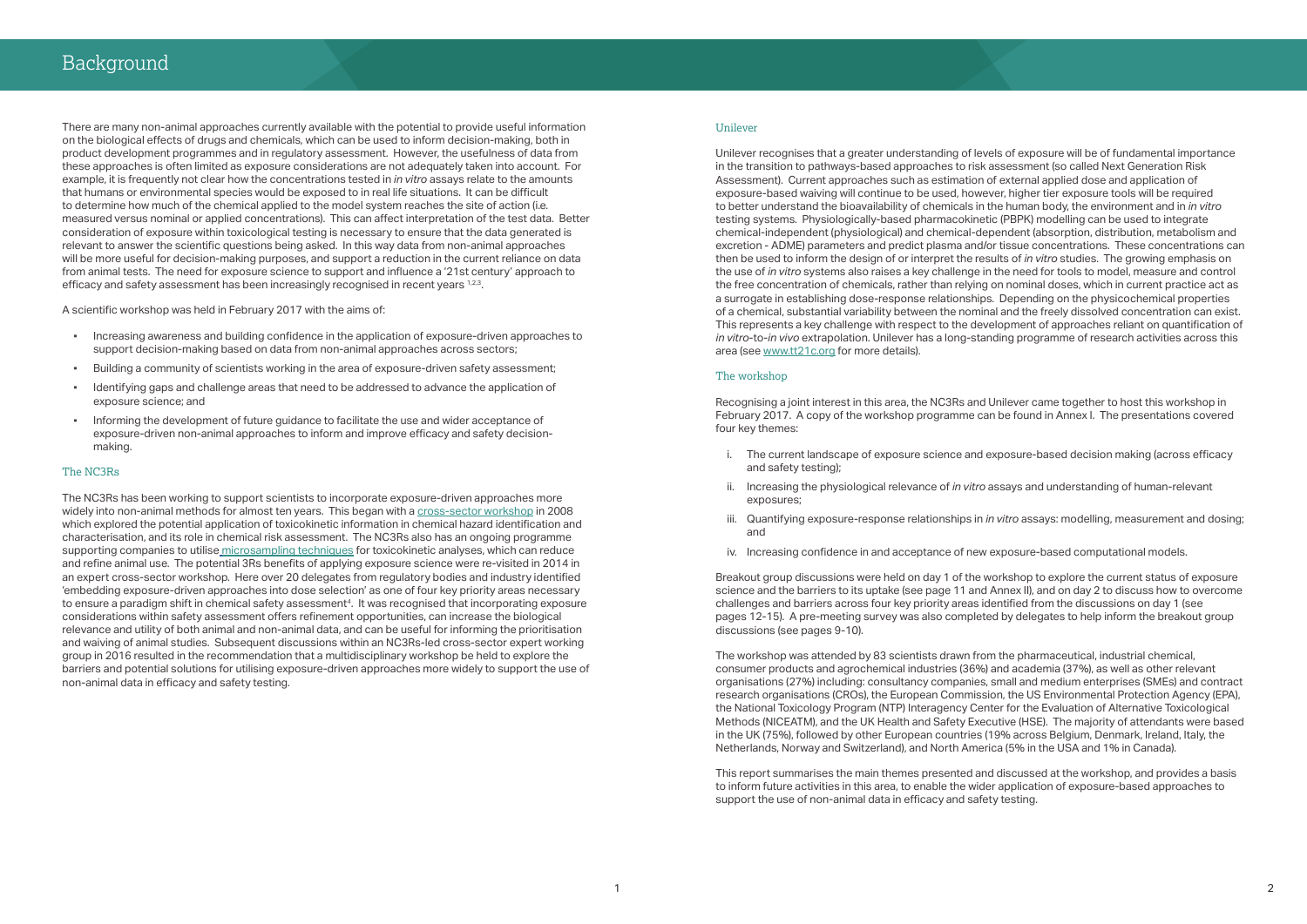Recent efforts to shift towards the use of more mechanistic approaches in safety assessment have been supported by conceptual frameworks such as [Mode of Action](http://www.who.int/ipcs/methods/harmonization/areas/cancer/en/) (MOA) and [Adverse Outcome Pathways](http://www.oecd.org/chemicalsafety/testing/adverse-outcome-pathways-molecular-screening-and-toxicogenomics.htm) (AOPs)<sup>a</sup>. Such frameworks play a key role in the development of non-animal methods (or combinations thereof) suitable for assessing whether chemicals could cause adverse effects at an organism or population level. They allow existing knowledge on biological pathways of toxicological interest to be organised in such a way that it can be integrated and evaluated, for use for either research or regulatory purposes. It is critical that fundamental knowledge of the physicochemical properties of compounds and the biological processes involved in the activation of a pathway of interest are understood and integrated when using mechanistic information for decision-making. These include how and when a chemical is metabolised (e.g. to or from a substance of concern), and how it gains access to the cellular site of action through biokinetic processes. The generation of information on chemical exposure within biological systems would ideally take place ahead of, or at least at the same time as, data are generated to determine the mechanisms by which the chemical causes toxicity. This would allow experiments to be designed to achieve intended concentrations at the site of action, and for the two data streams to be integrated, leading to decisions on chemical safety that are more accurate, relevant and risk-based (rather than solely hazard focused), with an increased physiological basis. Exposure considerations, that is quantitative considerations of dose, do not explicitly form part of a MOA or an AOP. However, the evolution of the initial International Programme on Chemical Safety (IPCS) MOA framework into the MOA-human relevance framework resulted in a much greater focus on quantitative dose-response relationships. AOPs deposited within the OECD initiative have been described as 'chemically agnostic' (i.e. they describe downstream pathways once a molecular initiating event (MIE) has been triggered by a chemical but do not consider kinetics or metabolism that may occur prior to the MIE, or quantitative dose-response relationships). Application of such AOPs to the assessment of specific chemicals and uses will require considerations analogous to those undertaken when assessing the relevance of a MOA. Unfortunately, to date, when developing and applying non-traditional means for assessing chemical safety, focus has been placed on the nature of the biological responses observed rather than also considering the exposure levels causing these effects; this has the added disadvantage of making comparisons of effects across different model systems more difficult.

There are many current opportunities for companies to use exposure information internally - for screening and prioritisation purposes when developing new products, to help determine whether compounds of interest are likely to have activity at human or environmental biological targets. For pharmaceuticals, such activity may be desired to achieve a therapeutic outcome, whereas for other chemical types such as industrial chemicals and agrochemicals this may result in the disruption or termination of the development process. Such decisions could help to ensure that only the most promising of candidates (from an efficacy and/or safety perspective) enter mandatory animal tests in industry sectors where animal testing is still required. The use of exposure data to support regulatory decision-making is currently largely limited and varies by jurisdiction and chemical sector. Information on likely human exposures generated is starting to be considered in the screening and prioritisation of toxicity data for regulatory purposes, for example to support the high-throughput models used in the ToxCast programme in the United States. There are also some instances where exposure-based waiving of regulatory animal tests occurs across different sectors, following consideration of the likely exposure scenario: who may be potentially exposed (e.g. workers versus consumers); route of exposure; and how long might they be exposed for (e.g. single occasion; every day over years). A current lack of biomonitoring/epidemiological data on human and environmental exposure to chemicals (particularly for non-pharmaceuticals) is limiting the implementation of exposurebased waiving on a large scale.

Mathematical modelling approaches are invaluable for improving IVIVE from both an effects and exposure perspective. Such *in silico* models can be used to help predict the characteristics necessary to replicate normal physiology in cells or 3D biological structures to be used as tools in toxicity testing. In this way, models can be improved to not only better mimic the physiology of the real-life situation, but also to ensure the accurate incorporation of components that influence how much of a chemical cells are exposed to. Physiologically-based pharmacokinetic (PBPK) models are an example of a mathematical modelling technique used routinely in the pharmaceutical industry to predict the absorption, distribution, metabolism and excretion (ADME) of drugs in humans and other species, including at a population level. These can be used in a 'top-down' approach, where information on biokinetics from *in vivo* studies, such as clearance in human volunteers, or information from human biomonitoring, is used to inform human-relevant concentrations for testing non-clinically (also known as reverse dosimetry); or in a 'bottom-up' approach, to predict biokinetics in the population of interest, and to support IVIVE. However, their application depends critically on adequate knowledge of the physiological factors involved. For example, this is currently limited when ADME is reliant on drug transporters<sup>7</sup>.

The characterisation of exposure to drugs and other chemicals within non-animal test systems is critical to ensure that the effects observed in such assays can be confidently related to effects in humans or environmental species, as the difference in concentration can vary by many orders of magnitude. This is achieved through a process known as *in vitro* to *in vivo* extrapolation (IVIVE). This provides a more physiologically-relevant basis for decision-making when assessments of efficacy or safety are conducted and ensures that the new approaches to assessing toxicity are designed and used appropriately.

### Understanding how chemicals interact with their biological targets

New high-throughput technologies are emerging to enable the binding kinetics of compounds (i.e. how much a compound actually interacts with the biological target of interest) to be assessed, for example time-resolved fluorescence energy transfer (FRET) approaches capable of simultaneously measuring the kinetics of hundreds of compounds in cellular systems. These approaches demonstrate that compound binding, and thus action, is a complex process, reliant not only on the amount of compound applied (i.e. nominal concentration) but also on its physicochemical properties, and is time dependent. Such approaches will be useful for the pharmaceutical industry to screen for compounds with the appropriate binding (and thus exposure) characteristics and to better estimate risk of adverse effects from exposure to chemicals. Efforts are also being made into understanding local concentrations, which are necessary to fully interpret the kinetics of receptor-ligand binding. Different concentrations can be observed throughout the 'micro' environment between the cells and buffer/culture medium; this is influenced by the presence and quantity of the receptor of interest within cell membranes, which in turn determines how much of a compound is bound or freely available in the buffer at any given time.

### Understanding how biological effects can be altered by the time course of chemical exposure

Consideration of the time course of chemical exposure and concentrations used within a cell-based assay are necessary in terms of determining whether any adverse effects observed are relevant under both acute and chronic exposure conditions. Such considerations are also essential to determine what concentrations are likely to be encountered by cells in real-world situations, to avoid non-relevant effects such as cell death resulting simply from unrealistically excessive concentrations. For example, it is possible that chemicals which are classified as having genotoxic potential under standard (i.e. acute or one-off) dosing regimens in typical cell-based assays may not show such effects when the same concentration is instead delivered over several days. There are likely explanations of this change in effect related to underlying homeostatic mechanisms and it is important that these are understood before accurate safety decisions can be made.

#### Using mathematical modelling to increase the physiological relevance of non-animal approaches and improve IVIVE

### 2. Increasing the physiological relevance of *in vitro* assays and the 1. The current landscape and the physiological relevance of *in u*<br>understanding of human-relevant exposures

a. Whilst the main focus of such activities to date has been on safety assessment, the same conceptual approaches can be applied to the assessment of efficacy.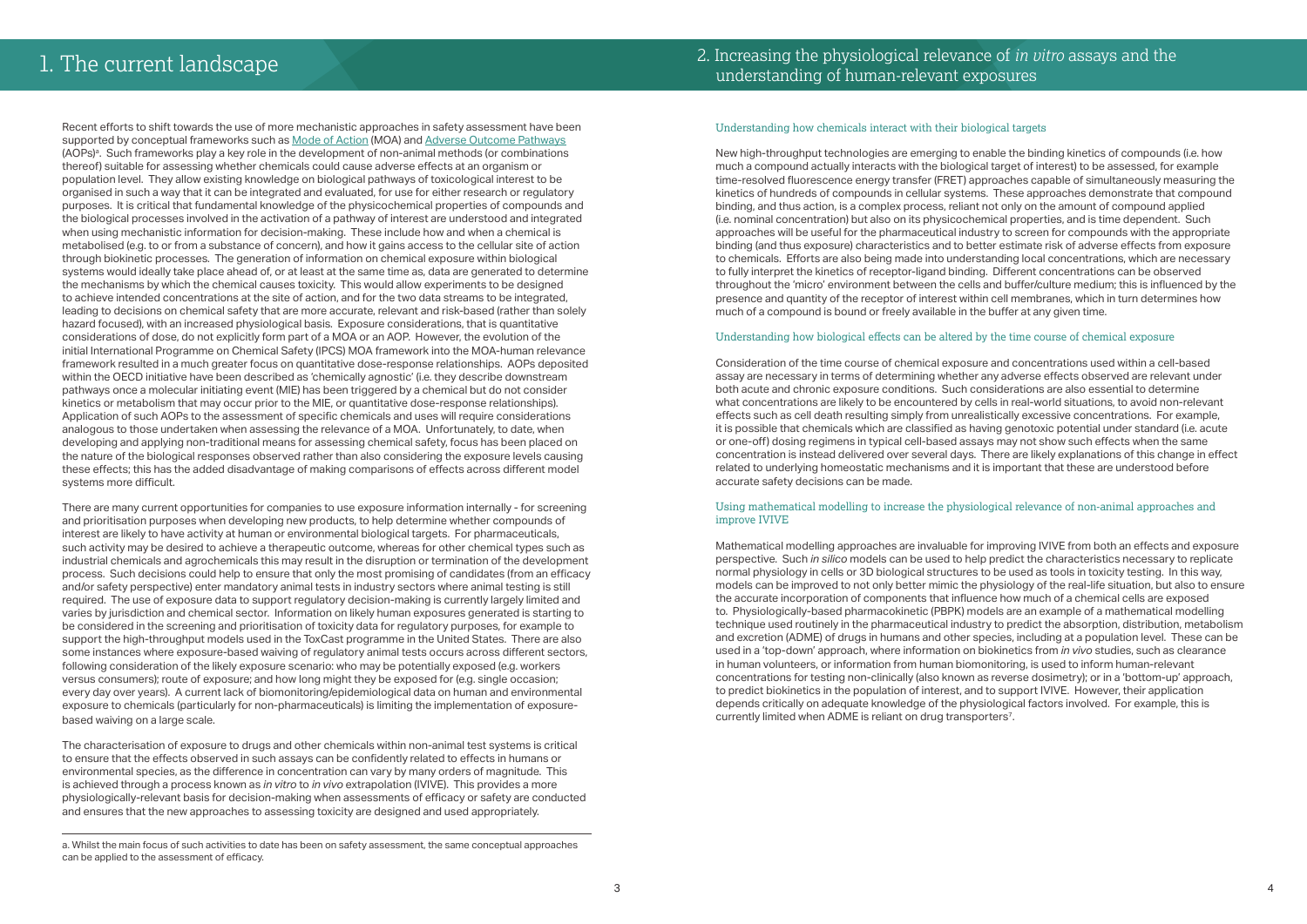### 4. Increasing confidence in, and acceptance of, new exposure-based computational models

There is a need for more sophisticated techniques and approaches to ensure the accurate understanding and quantification of *in vitro* bioactive test concentrations achieved in model systems. This is necessary to inform study design and data interpretation, enabling translation to human or animal toxicological equivalent doses (i.e., quantitative IVIVE) and for cross-assay comparisons. These include those used to determine *in vitro* biokinetics, true free/unbound/bioavailable concentrations in *in vitro* assays (as opposed to a continued reliance on nominal concentrations), and the consequences of repeated dosing (also see section 2).

#### Use of computational tools to design studies

Interactive web-based tools, such as steady state mass balance models, are now available to support the design and interpretation of *in vitro* assays<sup>8.9</sup>. These allow determination of the potential implications of different assay formats on the cells' exposure to the chemical, for example the dimensions of the well plate used and media serum content. Sensitivity and uncertainty analyses can also be incorporated into such models, and can be used to inform future research needs, for example efforts to expand the applicability domain of the models. There is also scope to incorporate more dynamic components into such models which, for example, could take variations in chemical concentration over time into account.

#### Consideration of factors affecting free and intracellular concentrations

The physicochemical properties of test chemicals will profoundly influence the *in vitro* biokinetics and effects of repeated dosing. For example, for charged complex chemicals such as surfactants, it has been shown that the membrane-water partition coefficient, pH, serum and calcium levels in the exposure medium can have an effect on partitioning, and on cytotoxicity10. Also, when dosed repeatedly, chemicals with a high affinity for cells will accumulate in the absence of clearance mechanisms and may lead to observation of increased toxicity. Even where free concentrations can be accurately predicted or measured, there remains the caveat that not all of the free chemical will necessarily be available to act at the target site, as a result of metabolism or the activity of transporters. Therefore, it may be timely to move towards assessment of 'cell-associated' concentrations, although this would be technically more challenging and is likely to be of lower throughput.

Consideration of intracellular concentrations of chemicals, in addition to measuring free concentrations in media, will prove valuable, although it is not practical or currently possible to assess chemical concentrations in miniaturised systems (i.e. 384 or 1536 well plates). Instead, extended mass balance models can be applied to determine free concentrations and intracellular exposure for neutral and ionogenic organic chemicals. The degree of partitioning between protein (e.g. serum albumin), lipid (e.g. cell membranes) and water can be estimated using various software including QSAR models. Modelling conducted in this way on data from the US EPA ToxCast database has revealed that the distribution and bioavailability of chemicals is highly dependent on the lipid and protein composition of media used in the assays, which can vary substantially. Therefore, in addition to physicochemical properties such as hydrophobicity and degree of ionisation of a chemical, exposure concentrations are also highly dependent on the bioassay set up, and this must be considered when comparing the biological effects seen in such assays.

#### Controlling delivery of test substances

There is also the option, through use of techniques such as passive dosing, to control the concentrations of a chemical delivered *in vitro*, as opposed to only characterising the levels of exposure retrospectively. Silicone O-rings have been used successfully to passively dose cells over time. However this type of approach is currently not suitable for high-throughput screening due to technical aspects and the need to use smaller rings when scaling up towards 1536 well plates. Adaptations also need to be made to allow for closed-well testing of volatile chemicals and the testing of mixtures, as unequal depletion of individual components will unduly affect the mixture composition.

As described in section 2, exposure-based computational models are currently used for the purposes of predicting biokinetics and dosimetry. Such approaches have two primary aims: a) to support IVIVE and data interpretation, by predicting how concentrations used *in vitro* and the effects observed relate to doses and effects encountered by humans/environmental species; and b) to prospectively calculate exposure concentrations for use in *in vitro* tests that have human or environmental relevance, based on exposures detected in humans or environmental species from samples taken in biomonitoring/ epidemiological studies, or using data from *in vitro* or *in silico* approaches that assess ADME. Traditionally, samples used for biomonitoring purposes have been primarily blood and urine, although other noninvasive matrices, such as saliva, breath and hair can be used. It should be noted that although these two approaches are the inverse of each other, this does not necessarily mean that the models can simply be used in reverse.

PBPK models can be used for these approaches, although this relies on the ability to reconstruct *in vivo* exposures from biomonitoring data to 'validate' them – for example demonstration that biomonitoring outputs can be used to accurately predict *in vivo* exposure levels. To achieve this, targeted studies are required which capture both biomonitoring outputs and actual exposures. In the future, it is critical that scientists and modellers conducting the exposure reconstructions work in parallel with those collecting biomonitoring samples, to ensure that the most informative data at the necessary level of detail (i.e. level and time course of exposure) is captured.

The effective use of PBPK models is also very dependent on understanding the fidelity of the model in terms of the biological system it represents, incorporating the appropriate level of biological detail, and understanding the uncertainty and variability within the models. This has led to the ongoing development of an open access modelling platform, [RVis](http://cefic-lri.org/projects/aimt7-rvis-open-access-pbpk-modelling-platform/), which aims to be a user-friendly *in vitro* and *in vivo* exposure predictor for predicting equivalent human oral, dermal or inhalation exposures consistent with measured *in vitro* target tissue concentrations.

As biokinetic measurements are not often a feature of *in vitro* assays, the US EPA's RED (Rapid Exposure and Dosimetry) project is developing new high throughput PBPK tools to characterise, simulate and evaluate chemical biokinetics to enable extrapolation from *in vitro* concentrations to target tissue or blood concentrations. For chemicals where human or animal *in vivo* data are available it can be assessed where the models perform well and where other effects (such as those mediated by transporters) may impact on the model assumptions. The chemical types for which the models can be used with sufficient confidence can be identified, and conversely for which chemical types different approaches or further data may be needed. Where the model assumptions have proven to be appropriate, virtual simulation of quantitative chemical-specific effects in tissues is possible. This type of approach holds promise for use in prioritising chemicals for further toxicity testing and hazard characterisation, based on comparing information on concentrations shown to cause toxic effects *in vitro* (such as that generated in ToxCast) and the modelled information on the likelihood of those concentrations being encountered in target tissues.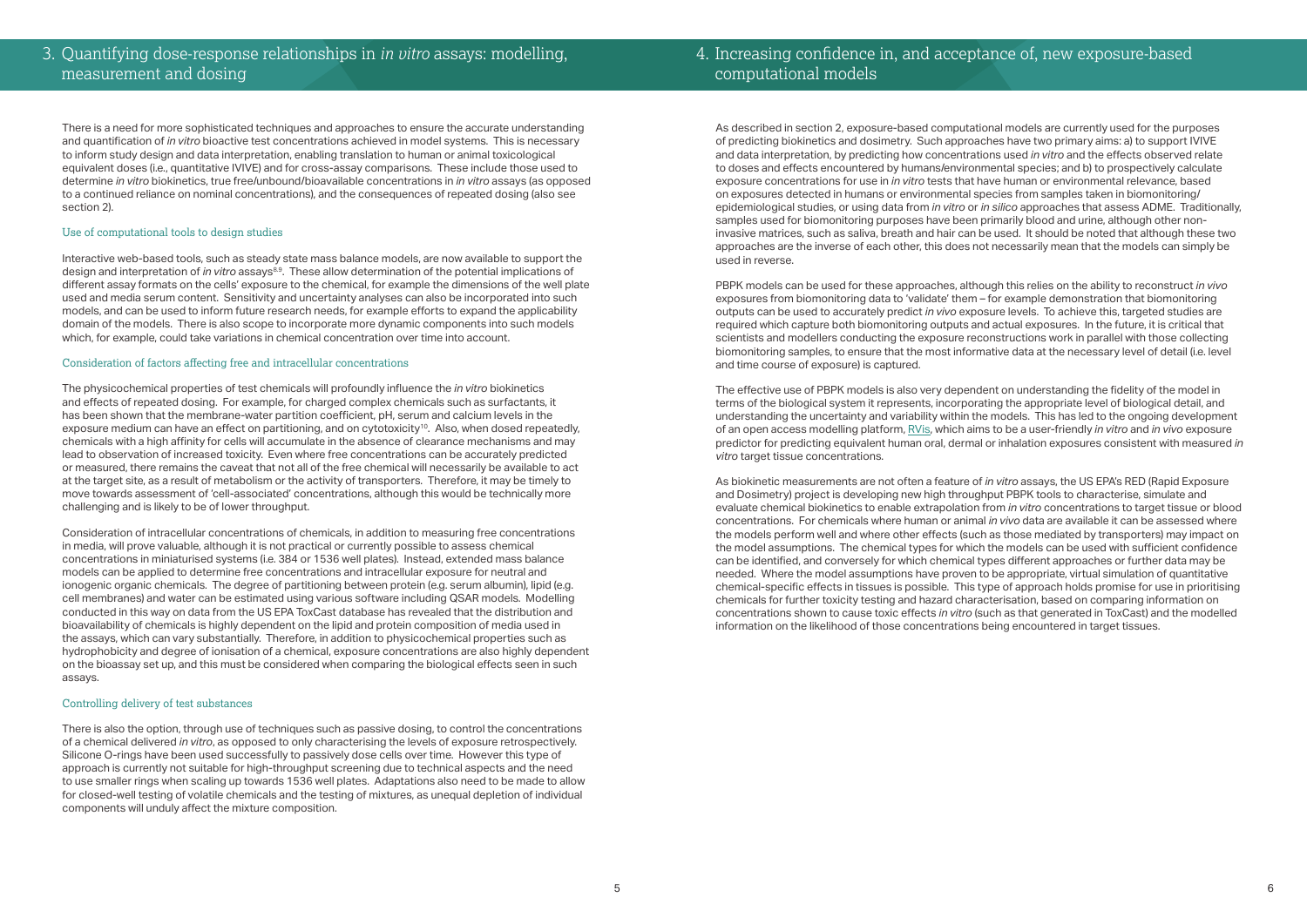### Summary of the future opportunities for applying exposure science identified from the workshop presentations<br>identified from the workshop presentations

It is clear that much progress is being made to develop and apply new approaches and techniques, be they computational or laboratory-based, to increase the understanding of chemical exposures both within cellular systems and at a human/environmental population level.

However, there remains a need for the further development of these novel approaches to produce more relevant exposure information, and for improvements in the understanding and characterisation of relationships between human- or environmentally-relevant exposures and those used in toxicity testing systems. There is also a need to more widely incorporate this type of information into MOA/AOP-driven assessments, which by their nature will require the use of integrated approaches to ensure that the appropriate information is generated in the absence of data from a whole organism. To focus efforts in this regard the field would benefit from an organisational and predictive framework to support the generation, application and integration of exposure data. With this in mind, an 'Aggregate Exposure Framework'5 has recently been proposed and is currently in development.

One of the key actions necessary for ensuring wider use of approaches that integrate both biological effects and exposure data is increasing recognition of the benefits of considering exposure information in a decision-making context by regulatory agencies. The combination of hazard characterisation and exposure assessment is axiomatically the prerequisite for risk assessment, as opposed to safety decisions made purely on the hazard potential of a chemical. In this way, public health decisions can be made on more of a cost/benefit analysis basis, and/or acceptable margins of exposure can be more easily determined. The use of biokinetic information has many potential advantages in the safety and risk assessment process, including informing dose selection for mandatory *in vivo* studies so that unrealistically high doses are avoided (thus avoiding unnecessary systemic toxicity which can cause suffering in experimental animals and artefacts caused by excessively high doses in *in vitro* tests) and ensuring that doses tested are more relevant to humans or the environment. There is also scope for *in vivo* or *in vitro* biokinetic information to inform read-across approaches, which could help to support arguments to waive mandatory *in vivo* studies. It is also important to consider whether testing chemicals *in vivo* through multiple routes of exposure is always necessary and whether these studies add value to the safety risk assessment process. For example, it has recently been recognised by the US EPA following a [retrospective data analysis exercise](https://www.epa.gov/sites/production/files/2016-11/documents/acute-dermal-toxicity-pesticide-formulations_0.pdf) that conducting dermal as well as oral acute toxicity tests for pesticide formulations is not necessary, as in 95% of cases dermal toxicity occurs at higher exposures than oral toxicity, so that oral data alone will be sufficient to inform the risk assessment.

- Current research needs;
- Challenge areas that need to be addressed; and
- practice.

We received 53 full responses from scientists working for consumer products, pharmaceuticals, agrochemicals and industrial/general chemicals companies (43%), academics (36%), and scientists from other organisations (21%). This was largely representative of the spread of delegates present at the workshop.

The potential utility of computational models to support the application of exposure science has become increasingly apparent in recent years. For example, PBPK approaches have the potential to be used for both *in vitro* and *in vivo* dose setting and their value to support IVIVE for environmental chemicals is being increasingly recognised. PBPK models form a major component of the large-scale Horizon 2020 project [EU-ToxRisk](http://www.eu-toxrisk.eu/) which aims to provide proof-of-concept for a mechanism-based chemical safety testing strategy. One of the major limitations of using PBPK models in the prediction of ADME for non-pharmaceutical chemicals is related to the lack of real-world data on chemical exposure, such as epidemiological and biomonitoring data, to inform model development and validation, although there are now examples of PBPK models that have been built solely based on *in vitro* and *in silico* data (e.g.6). Although widely used in drug discovery, results from PBPK models are not yet widely used in regulatory decision-making. A recent EURL-ECVAM (European Union Reference Laboratory for alternatives to animal testing) workshop 'Physiologically-Based Kinetic Modelling In Risk Assessment – Reaching A Whole New Level In Regulatory Decision-Making' discussed issues related to the regulatory acceptance of these models and a working group is currently devising next steps to promote their development and acceptance, including an OECD (Organisation for Economic Co-operation and Development) Guidance Document.

The presentations at the workshop described in this report highlighted the exciting ongoing initiatives to increase the application of exposure science in efficacy and safety testing, but also raised a number of issues and barriers that exist which currently inhibit its widespread uptake. These included the need for greater cross-disciplinary collaboration and an increased recognition of the importance and benefits of incorporating exposure considerations into decision-making processes. Such issues were further discussed during the workshop's breakout sessions.

Prior to the workshop, delegates were asked to complete a pre-meeting survey to gain an understanding of their views on the challenges and barriers to the advancement of the application of exposure science capability, including:

#### The questions posed were:

exposure science capability to support the use of non-animal approaches in efficacy and safety

- 1. What is the biggest basic research need that must be addressed to advance the application of testing?
- 2. What is the biggest need or challenge that must be addressed before industry can take up and utilise exposure-based approaches to support the use of non-animal approaches in screening, prioritisation and regulatory testing?
- (in combination with non-animal efficacy or hazard data) to be accepted by regulators?
- 4. What is needed to build a community of experts in exposure-driven non-animal safety assessment?
- 

3. What do you think is needed to enable information generated using exposure-based approaches

5. What would be the one thing needed to move this field forward towards wider industry application?

The responses were grouped under different themes and were presented at the workshop prior to the day 1 breakout session to help guide and inform discussion. The main themes for each question are outlined below, ranked in order of the frequency they were mentioned.

How confidence can be built in new approaches to enable their wider use and acceptance in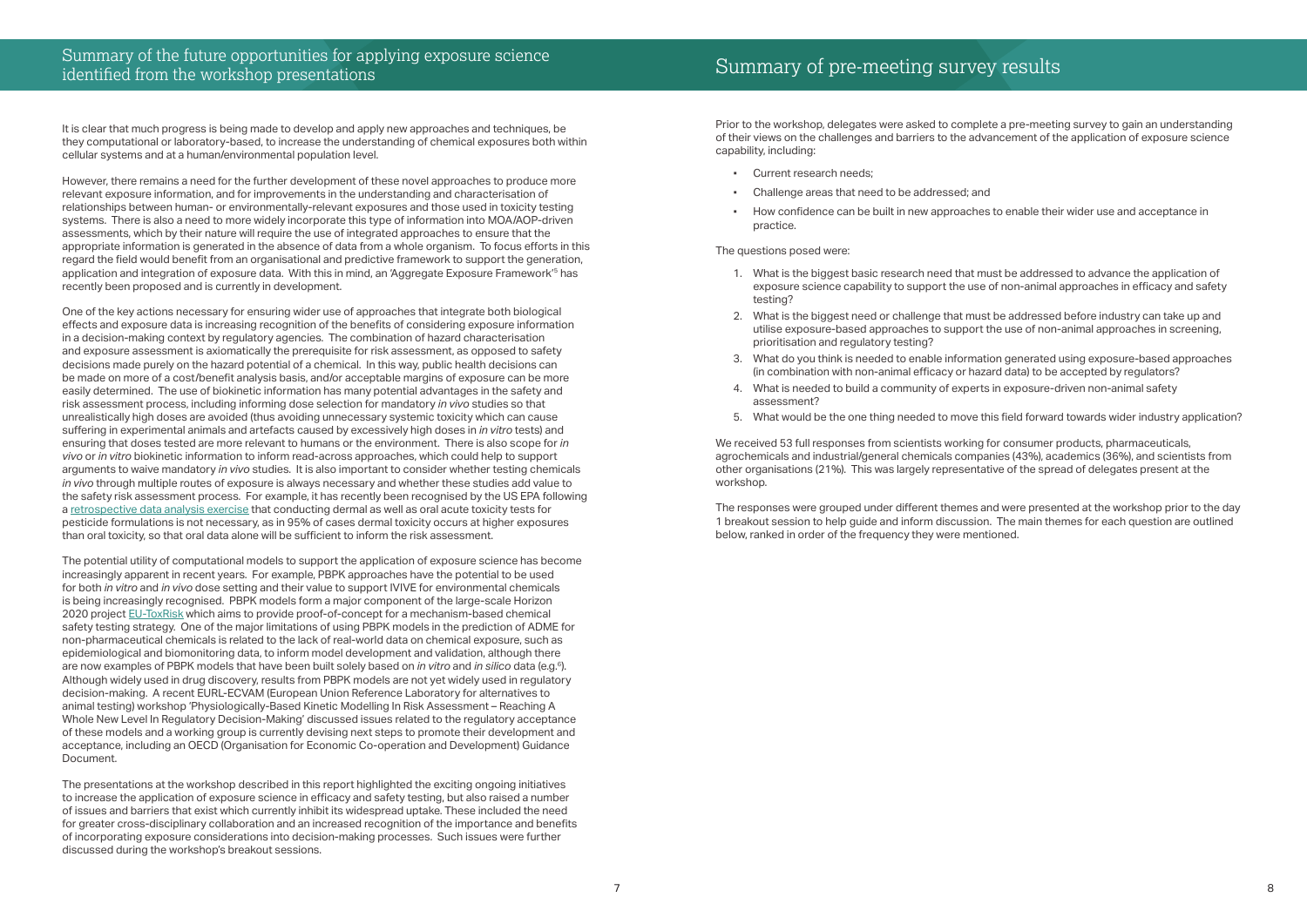## Summary of breakout group discussions: Day 1

- Improved/better understanding of the relationship between *in vitro* and *in vivo* exposures i.e. IVIVE through basic research;
- Development of new tools and models;
- Validation, transparency, accuracy and confidence in the reliability and reproducibility of the models;
- Increased application of existing knowledge;
- Standardisation of methods and guidance to support this:
- Increased funding;
- Harmonisation of regulatory requirements;
- Regulatory acceptance;
- Incorporation of internal exposure considerations:
- Data sharing, reference databases and the generation and sharing of case studies; and
- Training and education.

Questions 1-3: The biggest basic research, industry and regulatory needs to advance the application of exposure science capability.

### Question 4: Needs for building a community of experts.

- Collaboration:
- More workshops, working groups and meetings;
- Data sharing;
- Transparency and openness;
- Dedicated funding;
- Attitude and vision; and
- Training.

Question 5: The one thing that is needed to move exposure science forward for wider industry application.

- Collaboration:
- Increased confidence in and 'validation' of approaches;
- Regulatory acceptance, guidance and standards;
- Data sharing and case studies; and
- Improved understanding.

Day 1 breakout discussions took place across four mixed sector groups (the participants in each of these groups were pre-selected with the aim to reflect the spread of expertise present at the workshop), and aimed to:

- Identify the current application of exposure-based approaches to support the use of non-animal methods in efficacy and safety testing and what makes this possible.
- support decision making.

All four groups were asked to consider the same four questions:

- 1. Where in efficacy and safety testing is exposure science currently used to support non-animal approaches?
- 2. At what level are data derived using exposure science accepted by (a) regulators or (b) internally?
- What are the incentives to do so?
- 4. What are the barriers preventing broader application of exposure science in safety and efficacy testing?

3. Can exposure science be applied more broadly in efficacy and safety testing, and if so, where/how?

Responses to each of the questions posed to the breakout groups are summarised in Annex II. The output from the session was used to identify areas for more focused discussion in the day 2 breakout sessions. These were voted for during the networking session at the end of day 1.

The barriers identified in question 4 were grouped in order of the following priority 'needs'. These are ranked according to the number of votes each area received; each delegate was allowed up to five votes and were asked to vote for the area or 'need' they felt required addressing most strongly. The number of votes is presented in parentheses below. The top four areas (in bold), based on the numbers of votes cast, were taken forward for discussion during the day 2 breakout session.

#### Barriers preventing broader application of exposure science in efficacy and safety testing

- **1. Regulatory acceptance and harmonisation of requirements (48).**
- **2. Increased confidence/uncertainty in reliability and reproducibility of the models (44).**
- **3. Collaboration, need to integrate knowledge and work together (31).**
- **4. Increased understanding of** *in vitro* **doses and** *in vitro* **models (31).**
- 5. Increased expertise and communication across end-user communities (29).
- 
- 7. Increased availability of relevant data (data sharing, case studies etc.) (20).
- 8. Better analytical chemistry methods to support high throughput screening (20).
- 9. Provision of standards and guidance for *in vitro* methods (10).

Identify the barriers which limit the wider uptake and acceptance of exposure-based approaches to

6. Clarity on what the novel exposure approaches are and how they support decision making (22).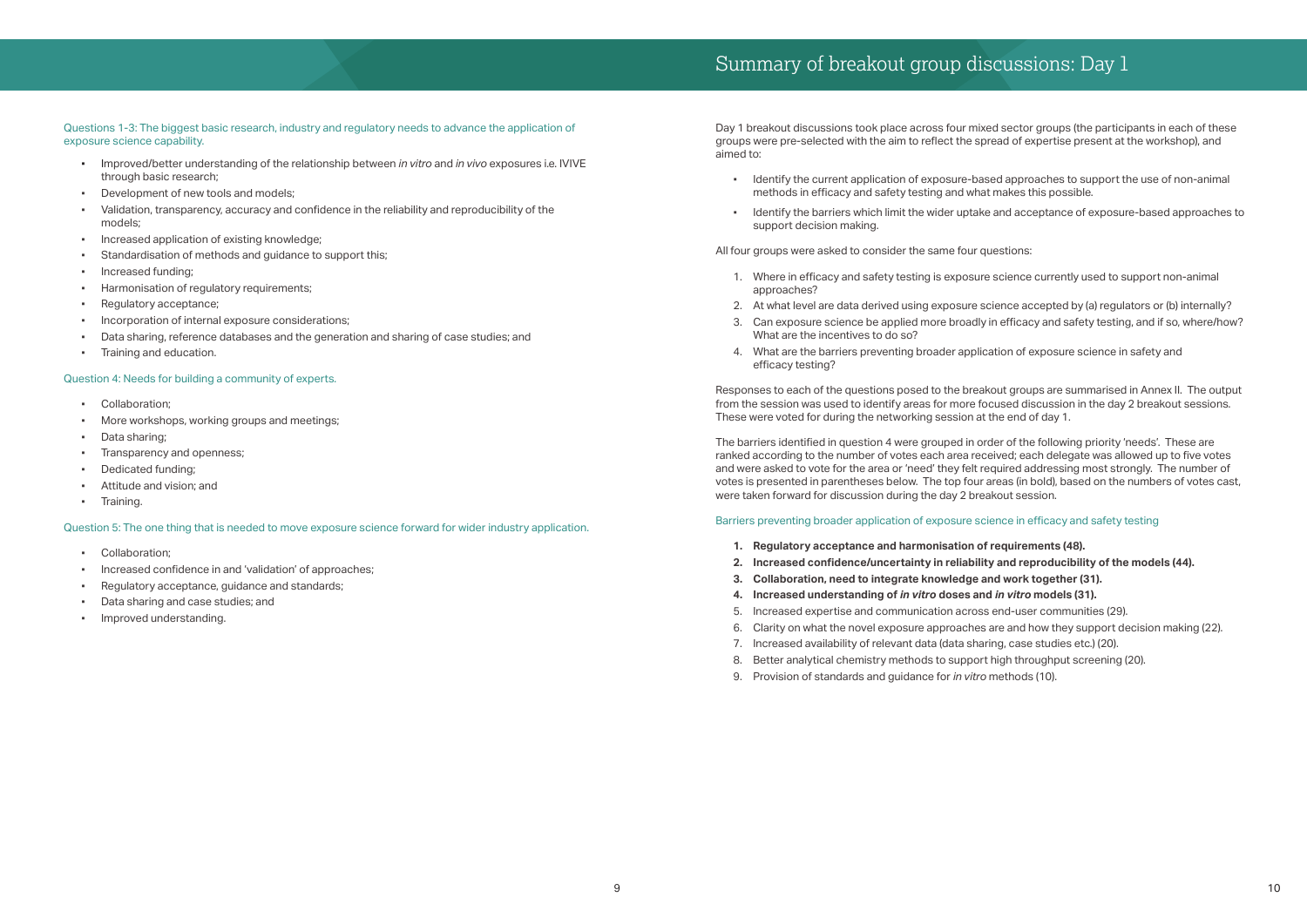## Summary of breakout group discussions: Day 2

These discussions took place across the four key priority areas selected by delegates at the end of day 1, and aimed to develop an approach to address the selected need and identify the required resources and external partners which might be required to facilitate this, covering:

- **•** Advances in science required;
- Change in practice needed;
- Possible incentives;
- Resources required; and
- Partners/people to engage with.

Delegates had the opportunity to join discussions on two of the priority areas. Responses to the questions posed on each of the priority areas are summarised below.

- Currently non-animal data is rarely accepted by regulatory bodies. In principle it should be utilised under regulatory frameworks as part of integrated approaches to testing and assessment but there is currently an obstacle regarding the lack of validation of non-animal test methods.
- and when applying the threshold of toxicological concern (TTC) concept.
- exposure scenarios in the agrochemical and pharmaceutical industries, biomonitoring conducted post-marketing to understand unforeseen uses.
- In US-based regulatory agencies exposure drives safety assessment. • The European REACH regulation works on a tonnage-based prioritisation system.
- OECD Test Guideline 428 (Skin Absorption: *In Vitro* Method) is the only
- When assessing enzyme induction (especially the US FDA)
- In bioaccessibility models (for food packaging and mining industries). In anti-microbial assessments for some veterinary drugs. method of assessing exposure *in vitro* that is accepted by regulators.
	-
- Accepted in human and environmental exposure-based waiving arguments Used to determine acceptable use conditions through understanding of



#### Current status of exposure science and barriers to uptake (1)  $N$ C<br>3R<sup>s</sup>

- Translating data across different model systems.
- PBPK modelling to inform in vitro doses (internal) and inform dose setting for *in vivo* tests (reducing the need for dose range finder studies).
- In the building of PBPK models, which are fed with *in vitro* data.
- To increase understanding and improve predictions.
- When determining the chemical concentration in cell culture medium
- To inform chemical design and synthesis, using fate models It is common practice in the pharmaceutical sector:
	- **PRPK** modelling
	- Investigations of metabolism and the actions of transporters
	- For efficacy assessments, when relating *in vitro* concentrations to human exposures
	- **Estimating retained doses by covalent protein binding**
	- **In the development of better** *in vitro* screens to help direct preclinical testing Determining the doses used for cardiotoxicity *in vivo* studies based on results from the hERG assay.
	-
- In the agrochemical industry for prioritisation. There is perhaps better acceptance of these approaches in agrochemical environmental risk assessment than for human health assessment
- The cosmetics industry
- Screening to predict the outcome of regulatory studies and prioritise candidate development.
- **1. Where in safety and efficacy testing is exposure science currently used to support non-animal approaches? i.e. informing next steps, critical aspects of a safety/efficacy argument, inform clinical study design, etc.**
- In ecotoxicology assessments, where fate models are used to model which compartment chemicals partition to.
- When determining cellular uptake of nanoparticles in genotoxicity assays.
- The Multiple-Path Particle Dosimetry (MPPD) Model is used to predict particle inhalation.
- The application of PBPK modelling to support toxicity assessment.
- In chemical read across and assessment of toxicokinetics.
- To support the Tox21 programme in the verification of the concentrations being tested in the *in vitro* assays
- To prioritise which ToxCast chemicals should be taken forward for further investigation.
- To inform the top dose that should be tested *in vivo* by determining metabolism saturation.

#### **2. At what level are data derived from using exposure science accepted internally (within companies)?**

#### **2. At what level are data derived from using exposure science accepted by regulators?**

#### **res Will be** ed **Partners Who else do we need to engage with?**

Top tier journals to support greater acceptance of papers on toxicity studies which nclude exposure colate *expose*<br>onsiderations.

mproved industrial collaboration and data sharing.

### **Other**

Incorporation of exposure in ricorporation of exposure in equiations.

mphasis on the benefits of uman/environmental **levance** 

Sharing of case studies, be hey successful or not.

aring of information with regulators e.g. through workshops.

## Current status of exposure science and barriers to uptake (2)

- **4. What are the barriers preventing broader application of exposure science in safety and efficacy testing?**
- **Lack of confidence in modelling and monitoring approaches.**
- Cost.
- **E** Legislation and regulatory silos, and differences in regulatory practice in different parts of the world.
- **•** Dogma of hazard driven approaches (cultural/mindset issues), continued application of precautionary principles (conservatism), regulatory inertia and requirements within OECD Test Guidelines. **Lack of training/education/communication**
- Lack of available tools including open source tools.
- **Lack of data availability and sharing which could help to overcome** perceived complexity.
- **Lack of a focused framework or standards/guidance.**
- The complexity of most current solutions, a disconnect between needing to produce novel of science vs. practical and simple solutions.
- A shortage of experts/skills (regulators, academics and industry scientists) and funding to train them).
- Public scepticism.
- The unknown uncertainties.
- Analytical chemistry not catching up and a lack of (bio)analytical chemists.
- Lack of understanding of *in vitro* doses and models.
- **Lack of integration of knowledge.**
- **Lack of knowledge on transporters**
- Overconfidence in and more comfort associated with *in vivo* approaches.
- Lack of precision of methods (due to maturity of methods).
- **Example 2** Lack of knowledge on Cmax/AUC driving effects.
- Lack of capability within contract research organisations
- The community is currently fragmented and working in silos. **Uncertainty around interpretation and how the data will be used, and** applied in weight of evidence approaches.



- **3. Can exposure science be applied more broadly in safety and efficacy testing, and if so, where/how? What are the incentives to do so?**
- Yes!
- Greater exposure-based prioritisation for testing and understanding of real life exposure scenarios using biomonitoring data.
- **Concentration selection for** *in vitro* assays, providing more relevant biology, relevant mechanisms and dose responses, and avoiding artefacts caused by too high concentrations.
- **In the technology development of** *in vitro* **assays to provide better** ADME, bioactive concentrations, dosing and measurement.
- For determining exposure in test systems and relating cellular dose to cellular effects.
- As the driver of for development of quantitative AOPs. To move from qualitative to quantitative assessment e.g. for endpoints
- such as genotoxicity which currently give 'binary' readouts.
- For facilitating the acceptance of PBPK modelling. **Priority setting/screening of molecules.**
- **In IVIVE to support** *in vitro***-based risk assessment**
- Better experimental design and exposure-driven approaches start
- with low dose exposures and move up, to find thresholds of toxicity. ■ To increase understanding of the unknowns and identify outliers with
- regard to toxic responses and idiosyncratic responses.

#### **Incentives:**

- **The 3Rs Increase the biological relevance, the human health relevance and the** accuracy and applicability of risk assessment.
- New product discovery, better characterisation of efficacy and potency.
- Decreased cost of product development
- Decreased uncertainty.
- Could decrease time products take to reach the market by increasing throughput.
- Maximisation of available data.

| Where do advances in<br>the science and its<br>application need to                                   | <b>Practice/incentives</b>                                                                                                                                                        |                                                                                                       |  |
|------------------------------------------------------------------------------------------------------|-----------------------------------------------------------------------------------------------------------------------------------------------------------------------------------|-------------------------------------------------------------------------------------------------------|--|
| occur?                                                                                               | What changes in practice<br>(company, regulatory,                                                                                                                                 | <b>Resources</b>                                                                                      |  |
| The identification of key<br>mechanisms, followed by the                                             | funder, academic, etc.)<br>are needed?                                                                                                                                            | What resources will be                                                                                |  |
| building AOPs, development<br>and identification of relevant<br>assays, validation of the            | Include exposure in tiered testing<br>strategies.                                                                                                                                 | needed?                                                                                               |  |
| assays and integrated<br>approaches necessary using<br>case studies. Agreement of                    | Greater combining of knowledge on<br>mechanisms.                                                                                                                                  | Better structure-based<br>predictive models.                                                          |  |
| when it is pragmatic to stop<br>adding to AOPs and avoid<br>excess detail.                           | Better definition on 'margins of<br>comfort'.                                                                                                                                     | More value of information<br>analysis exercises to                                                    |  |
| Better biomonitoring data for                                                                        | Direct funding (more of this as fewer<br>overall less studies would be needed).                                                                                                   | determine whether certain<br>tests/exposure routes are<br>redundant and not adding                    |  |
| setting doses/interpreting<br>data from in vitro assays.                                             | Alignment of basic research with<br>regulatory requirements.                                                                                                                      | value to the safety<br>assessment process.                                                            |  |
| Increased confidence that the<br>model works - for this there<br>is a need for high quality<br>data. | Change of mindset - focus on how<br>much of an improvement on current<br>practice the approaches offer, rather<br>than how good they are in themselves.                           | Use environmental exposure<br>models to inform human<br>exposure-driven approaches.                   |  |
|                                                                                                      | Cross-validation using multiple in silico<br>and in vitro models and comparing the<br>results of these different approaches.                                                      | Conduct of an information<br>gathering exercise to define                                             |  |
|                                                                                                      | Incentivising uptake by regulators,<br>particularly where not a regulatory<br>requirement for exposure data/relation<br>of effects to likely human or<br>environmental exposures. | regulatory requirements by<br>chemical sector and region,<br>to help ascertain what to<br>prioritise. |  |
|                                                                                                      | Characterisation of the variability in<br>animal studies to provide a<br>performance metric' against which to<br>assess the new approaches.                                       | Communication of these<br>regulatory requirements.                                                    |  |

International industry stakeholders.

Legislators.

The public.

Policy makers and scientists n countries developing new regulations e.g. China.

Guidance for funding bodies.

#### **What other recommendations would help?**

### What is needed to overcome the following barrier: *1. Regulatory acceptance and harmonisation of requirements*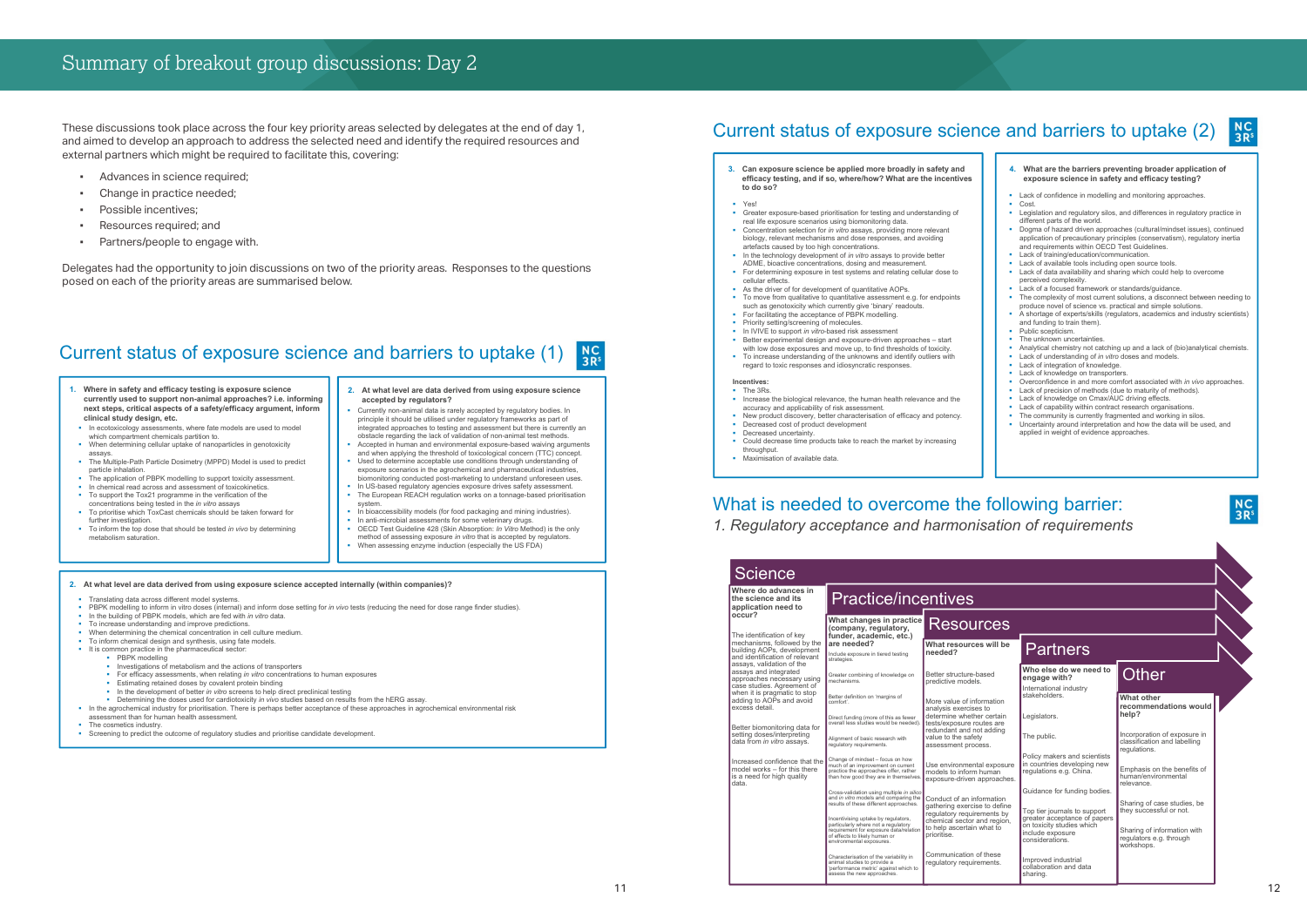

### What is needed to overcome the following barrier:

*2. Increased confidence/uncertainty in reliability and reproducibility of the models*



### What is needed to overcome the following barrier:

*3. Collaboration, need to integrate knowledge and work together*

| <b>Science</b>                                                           |                                                                                                          |                                                                                      |                                                 |                                                      |
|--------------------------------------------------------------------------|----------------------------------------------------------------------------------------------------------|--------------------------------------------------------------------------------------|-------------------------------------------------|------------------------------------------------------|
| Where do advances in<br>the science and its<br>application need to       | <b>Practice/incentives</b>                                                                               |                                                                                      |                                                 |                                                      |
| occur?                                                                   | What changes in practice<br>(company, regulatory,                                                        | <b>Resources</b>                                                                     |                                                 |                                                      |
| Progress towards more<br>relevant assays and refined<br>in vitro assays. | funder, academic, etc.)<br>are needed?                                                                   | What resources will be<br>needed?                                                    | Partners                                        |                                                      |
| Joining together of analytical<br>and high throughput assays.            | Understanding that<br>incorporating exposure<br>science improves accuracy<br>and reduces mis-spent cost. | A roadshow on incorporating<br>exposure considerations<br>within in vitro assays and | Who else do we need to<br>engage with?          | <b>Other</b>                                         |
| Extension to more dynamic<br>models.                                     | Better understanding,<br>explanation and                                                                 | how this can improve<br>accuracy.                                                    | Plate manufacturers.                            | What other<br>recommendations would<br>help?         |
| Validation of Armitage model<br>(see section 3) through                  | communication of what<br>simplified methods can be<br>useful.                                            | Good quidelines to document<br>how a study is done, e.g.<br>ARRIVE.                  | CRO <sub>s</sub> .                              | Create a culture change to                           |
| experimentation.<br>Technologies to test<br>hydrophobic and volatile     | The supplementation of<br>toxicity research with in vitro                                                | Case study examples of<br>how/when exposure can help                                 | The next generation of in<br>vitro scientists.  | make in vitro exposure part of<br>everyday practice. |
| substances.                                                              | exposure methods.                                                                                        | support decision making.                                                             | Journal publishers.                             |                                                      |
|                                                                          | Arrangement of cross-<br>disciplinary partnerships by<br>funders.                                        | Summary paper on e.g. good<br>practice.                                              | Universities running MSc<br>courses in exposure |                                                      |
|                                                                          | The measurement of<br>exposure in assays first, and                                                      | A catalogue of the availability<br>of exposure-based tools.                          | science and/or toxicology.                      |                                                      |
| then effects.                                                            | Open source tools.                                                                                       |                                                                                      |                                                 |                                                      |
|                                                                          | Journals should demand<br>exposure assessment for<br>toxicity publications.                              | The addition of an exposure<br>model to ToxCast data.                                |                                                 |                                                      |

 $N<sub>S</sub>$ <br> $3R<sup>s</sup>$ 

 $N<sub>S</sub>$ <br> $3R<sup>s</sup>$ 



What is needed to overcome the following barrier:

*4. Increased understanding of in vitro doses and in vitro models*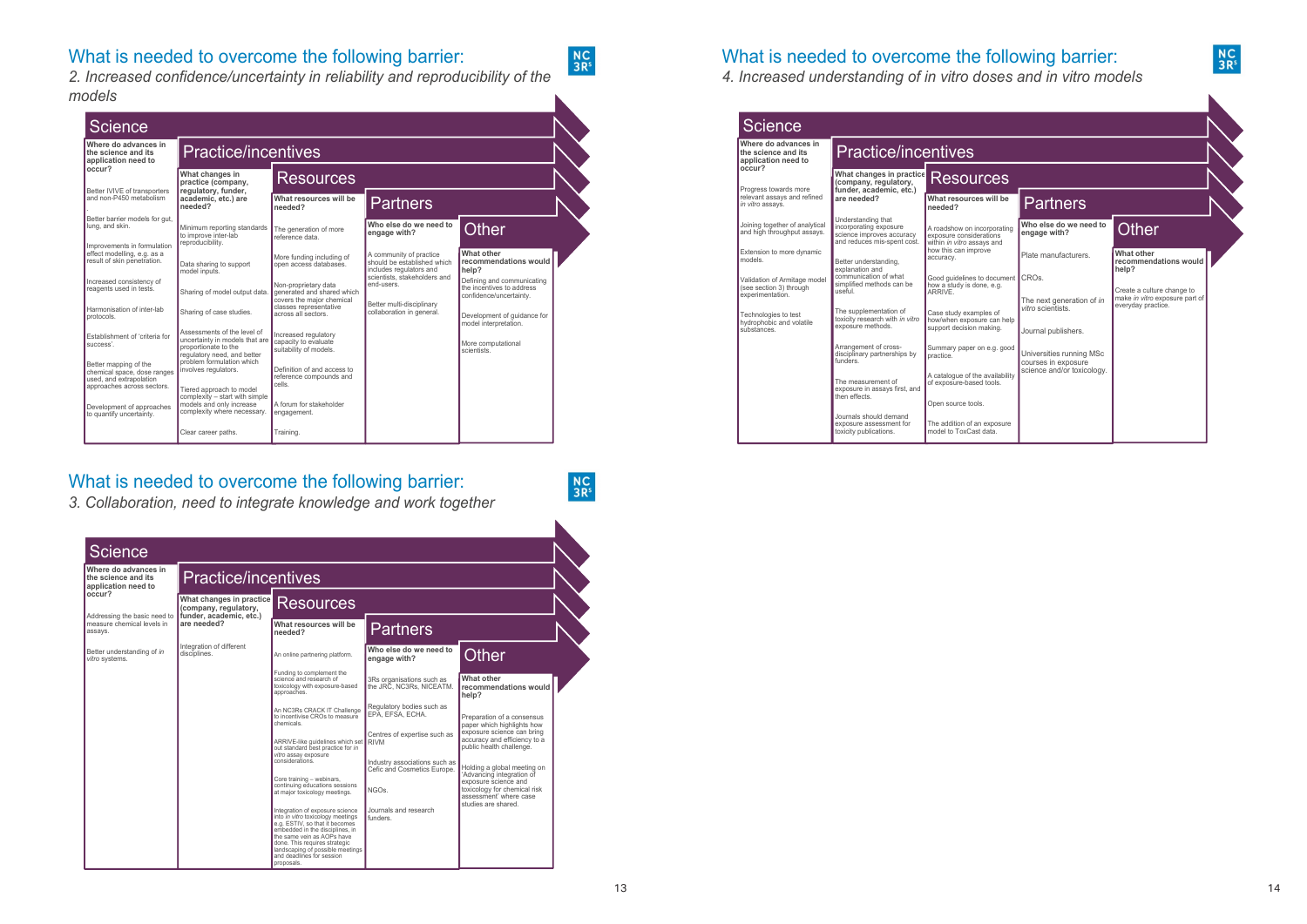### Increasing the application of exposure science in efficacy and safety testing: key themes

### Increasing the application of exposure science in efficacy and safety testing: key themes

A number of themes were identified during the course of the workshop in terms of future needs to ensure an increase in the application of exposure-driven approaches in non-animal efficacy and safety assessments, as well as the potential opportunities to address these.

Key themes included, but were not limited to, the need for:

- 1. Better understanding of the incentives, benefits and implications of incorporating exposure science into non-animal approaches across sectors/disciplines, including the regulatory community;
- 2. Creating a culture change whereby the incorporation of exposure science becomes the norm; and
- 3. A forum for multidisciplinary collaboration/cross-talk between the relevant scientific communities.

#### Better understanding of the incentives, benefits and implications of incorporating exposure science into non-animal approaches across sectors/disciplines, including the regulatory community

These include the potential improvements in the accuracy, science and physiological relevance underlying efficacy and safety assessment. This in turn could increase the predictive value of new biological effects models and approaches, contributing to a decrease in the current reliance on traditional animal (toxicity) tests and thus advancing the 3Rs. In a wider sense, this could lead to a reduction in the cost and time needed to bring new products to the market, even if only utilised to support internal screening and prioritisation. This would provide marked societal benefits, with new, safe and efficacious products entering the market more quickly, and ensuring that those products or constituents that are unsafe are identified as early as possible and do not enter the market to pose a risk to humans and the environment. Regulators and policy makers in particular need to be more widely engaged in this respect, considering that the benefits of incorporating exposure science are not currently uniformly recognised or required by legislation set out in each geographical region. There would also be a benefit to a better understanding of cross-sector differences in requirements and practice, to facilitate the translation of knowledge and techniques between them.

#### Creating a culture change whereby the incorporation of exposure science becomes the norm

We propose the following recommendations be taken up by the scientific community, to address the key needs and opportunities identified at the workshop:

Responsibility for this will lie with a number of parties – with regulators and policy makers to ensure this occurs within industry research and testing settings; with journals publishing studies and funders of research to influence the behaviour of academic scientists; and with universities to ensure the training and building of awareness within early career scientists destined for careers in academia, industry or regulatory bodies. There are organisations and universities implementing their own training schemes in this area, but no coordinated efforts are underway at the current time. Clearer guidance from regulatory authorities will also help to steer future academic research and may support a transition towards research that is more aligned with regulatory needs. Ultimately, the culture change will need to be driven by the scientists themselves who are involved in the generation and interpretation of data.

#### A forum for multidisciplinary collaboration/cross-talk between the relevant scientific communities

Until now the *in vitro* efficacy/safety science and exposure science communities have remained relatively disparate with limited interactions between the two. There is also a need to ensure that expertise from computational and mathematical modelling, chemistry and engineering are included to enable genuine advances and sustainable collaborations. The recognition of the benefits to *in vitro* science, as raised in the first point above, will be critical and could be better achieved through engagement of relevant scientific societies, and the provision of sessions or training at their scientific meetings. Research funders could play a role in encouraging and facilitating cross-disciplinary partnerships. The sharing of data and case studies on the impact of exposure-driven approaches on the interpretation of non-animal data and on regulatory decision-making will be useful in demonstrating the benefits and identifying gaps in future research needs.

#### Implications for the 3Rs

There was a general consensus that the timing of this workshop captured a swell in opinion regarding recognition of the importance of exposure science in ensuring that efficacy and safety testing continues to move forward, and that the time is right for the *in vitro* toxicology and efficacy fields to face the challenge of embedding exposure science into everyday practice. This paradigm shift complements the vision of moving efficacy and safety assessment towards a reduced reliance on animal tests, in parallel with improvements in the underlying science and the efficiency of decision-making.

concentrations used in *in vitro* assays, and consideration of how doses used relate to those likely to be the journals and funders. At the same time a co-ordination of training materials for scientists a) in early

- 1. Preparation of guidance for the appropriate reporting of *in vitro* studies and data, particularly in the peer-reviewed literature. This would support the reporting of measured, in addition to nominal, encountered by humans and the environment. This should be prepared in collaboration with journals and funding bodies and would ultimately aim to seek endorsement/enforcement of the guidance by career stages (under- and postgraduate students) and b) already working in the field of *in vitro* science should be prepared and become a routine component of training courses. It would also be useful through this exercise to further encourage the early stage use of *in silico* exposure prediction tools to guide and inform experimental design.
- 2. Holding a global cross-disciplinary workshop on the theme of 'advancing the integration of exposure science and toxicology for chemical risk assessment' where case studies are presented demonstrating the implications of incorporating exposure-driven approaches on internal company decision-making (i.e. at the scientific project or internal risk assessor level) and the potential impact this could have on regulatory safety and policy decisions. Case studies could be identified from ongoing projects already exploring the incorporation of exposure considerations (e.g. ToxCast, EU-ToxRisk) or could be initiated for the purpose of the workshop.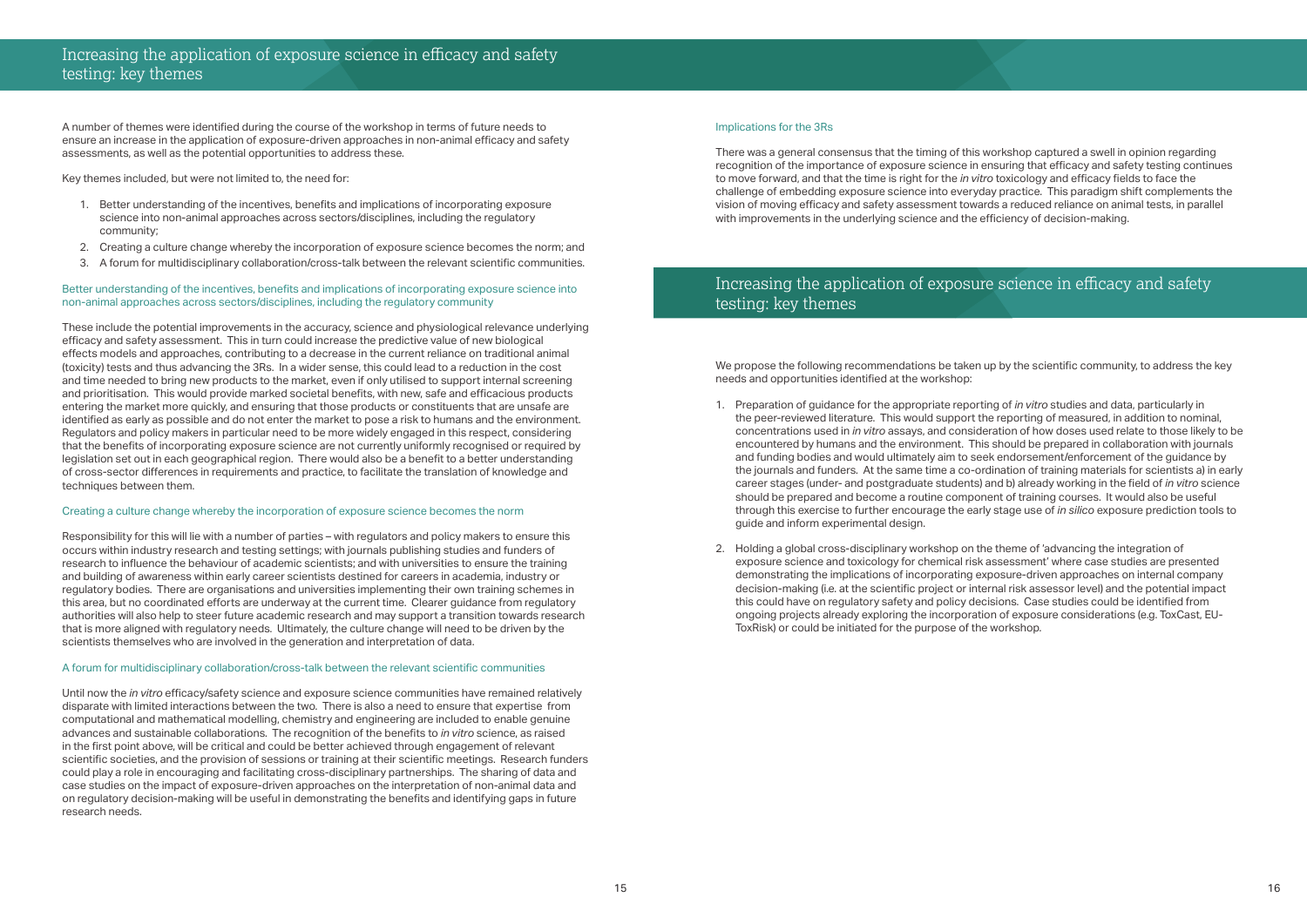### References

## Acknowledgements

It is clear from the presentations and discussions that took place at this workshop that the time is right to work with the scientific and regulatory communities towards routinely applying exposure science capabilities in efficacy and safety assessment. The delegates demonstrated that there is an increasing appetite across all of the relevant scientific communities to come together and make this a reality. There remains a genuine need to increase the awareness of the importance and benefits of using exposure science to increase the utility of data from non-animal approaches for decision-making, be that internally within companies or at the regulatory level.

This is an area that has been slowly gaining momentum in recent years, with several ongoing but disparate activities focusing on different aspects. One of the key next steps should be to take forward the recommendations made here, which will require focused leadership. To be successful, this will also rely on effective collaboration between safety/efficacy and exposure scientists, as well as multidisciplinary input into the next steps taken - ensuring that consideration of exposure within non-animal approaches (at both the individual assay and IVIVE level) can be used to inform the accurate interpretation of the data they generate. This will increase their physiological relevance and ultimately support the transition away from the current reliance on traditional animal tests, towards a more scientifically and mechanistically-driven approach to product development and decision-making.

> 13.45 - 14.10 **CRACK IT Challenge: Improved** *in vitro* **to** *in vivo* **extrapolation in chemical safety risk assessment of human systemic toxicity** hn Moores University, UK

- 1. Toxicity Testing in the 21st Century: A Vision and a Strategy (2007) [https://www.nap.edu/](https://www.nap.edu/read/11970/chapter/1) [read/11970/chapter](https://www.nap.edu/read/11970/chapter/1)/1
- 2. Exposure Science in the 21st Century: A Vision and a Strategy (2012) [https://www.nap.edu/](https://www.nap.edu/catalog/13507/exposure-science-in-the-21st-century-a-vision-and-a) [catalog/13507/exposure](https://www.nap.edu/catalog/13507/exposure-science-in-the-21st-century-a-vision-and-a)-science-in-the-21st-century-a-vision-and-a
- 3. Using 21st Century Science to Improve Risk-Related Evaluations (2017) [https://www.nap.edu/](https://www.nap.edu/catalog/24635/using-21st-century-science-to-improve-risk-related-evaluations) [catalog/24635/using-21st-century-science-to-improve-risk-related-evaluations](https://www.nap.edu/catalog/24635/using-21st-century-science-to-improve-risk-related-evaluations)
- 4. Burden N, Mahony C, Müller BP et al. (2015). Aligning the 3Rs with new paradigms in the safety assessment of chemicals. *Toxicology* 330: 62-66. [doi: 10.1016/j.tox.2015.01.014](http://dx.doi.org/10.1016/j.tox.2015.01.014)
- 5. Teeguarden JG, Tan YM, Edwards SW et al. (2016). Completing the link between exposure science and toxicology for improved environmental health decision making: The Aggregate Exposure Pathway Framework. *Environmental Toxicology and Chemistry* 50: 4579-4586. [doi: 10.1021/acs.](http://pubs.acs.org/doi/abs/10.1021/acs.est.5b05311) [est.5b05311](http://pubs.acs.org/doi/abs/10.1021/acs.est.5b05311)
- 6. Wetmore BA, Wambaugh JF, Ferguson SS et al. (2012). Integration of dosimetry, exposure and high-throughput screening data in chemical toxicity assessment. *Toxicological Sciences* 125: 157–174. [doi: 10.1093/toxsci/kfr254](https://dx.doi.org/10.1093/toxsci/kfr254)
- 7. Jones H, Rowland-Yeo K (2013). Basic concepts in physiologically based pharmacokinetic modeling in drug discovery and development. CPT: *Pharmacometrics & Systems Pharmacology* 2: e63.
- 8. Armitage JM, Wania F, Arnot JA (2014). Application of mass balance models and the chemical activity concept to facilitate the use of *in vitro* toxicity data for risk assessment. *Environmental Science and Technology*. 19;48(16):9770-9.
- 9. Kramer NI, Krismartina M, Rico-Rico A et al. (2012). Quantifying processes determining the free concentration of phenanthrene in basal cytotoxicity assays. *Chemical Research in Toxicology* 25(2): 436-445. [doi: 10.1021/tx200479k](https://doi.org/10.1021/tx200479k)
- 10. Fischer FC, Henneberger L, Konig M et al. (2017). Modeling exposure in the Tox21 *in vitro* bioassays. *Chemical Research in Toxicology*. In press. [doi: 10.1021/acs.chemrestox.7b00023](https://doi.org/10.1021/acs.chemrestox.7b00023)

The authors would like to thank the delegates who attended the workshop and participated in the pre-meeting survey and breakout discussions, as well as the speakers for their excellent and thoughtprovoking presentations.

## Annex I: Workshop Programme

| <b>DAY ONE</b>               |                                                                                                         |
|------------------------------|---------------------------------------------------------------------------------------------------------|
| $09.30 - 10.00$              | <b>REGISTRATION AND REFRESH</b>                                                                         |
| $09.00 - 09.10$              | <b>Welcome and introduction</b><br>Professor Alan Boobis OBE; Imp                                       |
| $10.20 - 10.30$              | Introduction to the NC3Rs<br>Dr Natalie Burden, NC3Rs, UK                                               |
| <b>The current landscape</b> |                                                                                                         |
| $10.30 - 11.00$              | Enhancing acceptance of and<br>Dr Bette Meek, University of Otta                                        |
| $11.00 - 11.40$              | Beyond the axis of ignorance: I<br>transform chemical safety ass<br>Dr Justin Teeguarden, Pacific No    |
| $11.40 - 12.00$              | <b>REFRESHMENTS</b>                                                                                     |
|                              |                                                                                                         |
| exposures                    | Increasing the physiological relevance of in vitro ass                                                  |
| 12.00 - 12.25                | <b>Measuring binding kinetics and</b><br><b>PK-PD"</b> relationships<br>Professor Steve Charlton, Unive |
| 12.25 - 12.50                | Development of chronic and pa<br>genotoxicity assessment<br>Professor Gareth Jenkins, Swan              |
| 12.50 - 13.45                | <b>LUNCH AND POSTER VIEWING</b>                                                                         |
| 13.45 - 14.10                | <b>CRACK IT Challenge: Improved</b><br>safety risk assessment of hum<br>Dr Steve Webb, Liverpool John I |
| 14.10 - 14.50                | Population-based physiologica<br>Dr Iain Gardner, Certara, UK                                           |

### **SHMENTS**

mperial College London (Chair), UK

**10.30 – 10.00 Feahrance in predictive models of AOPs** Ottawa, Canada

**12.00 – 11.00 Peys of the State Science will transform chemical safety assessment Branges Institute Dreptus**: Northwest National Laboratory, USA

### **Increase Sepannis is an absorpt** in assays and understanding of human-relevant

and local drug concentration to develop "micro

iversity of Nottingham, UK

12.25 - 12.50 **Development of chronic and passive dosing systems** *in vitro* **for** 

vansea University, UK

14.10 - 14.50 **Population-based physiologically-based PK/PD simulators**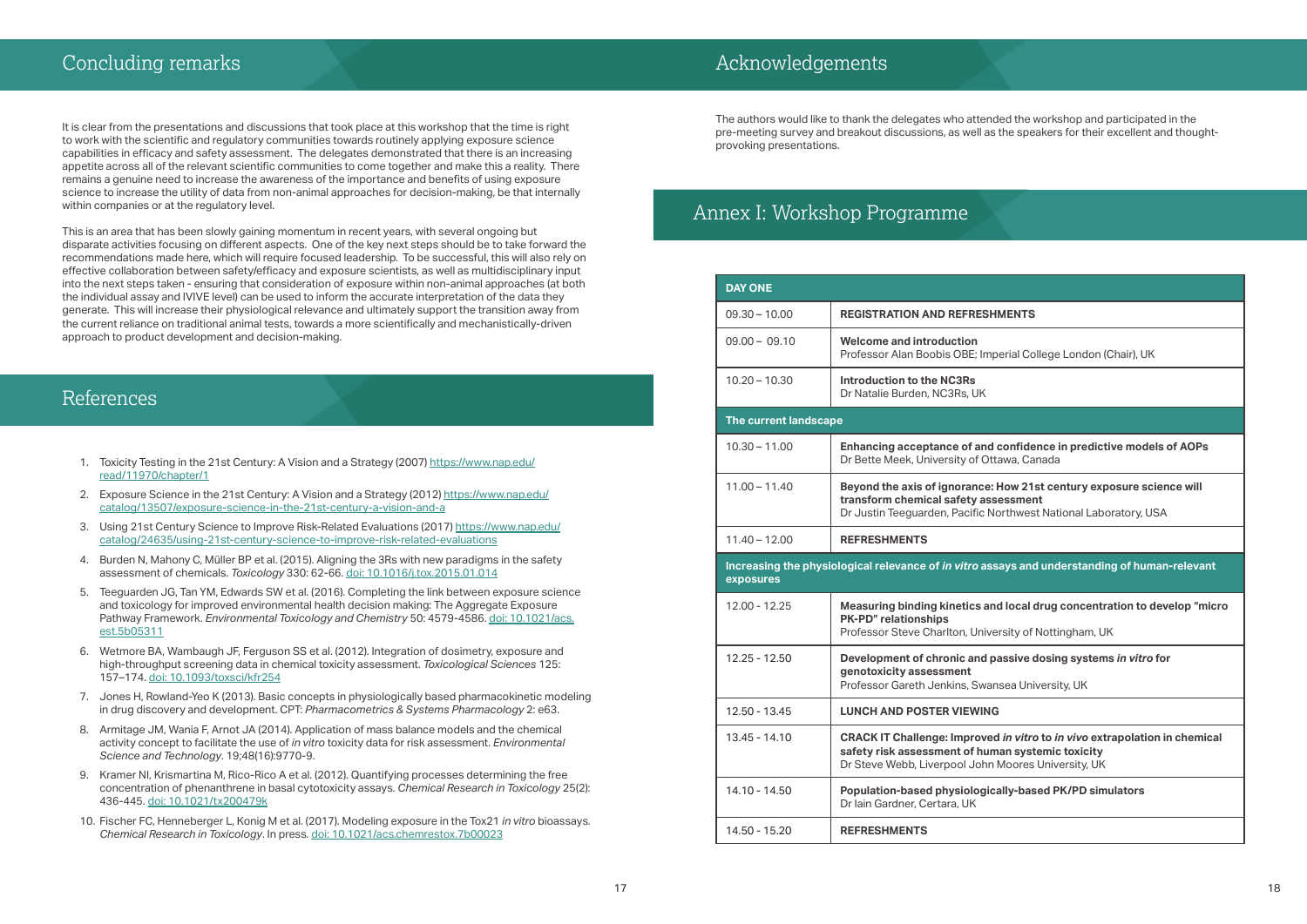| <b>Breakout groups and discussion</b> |                                                                                                                                                                                                                                                                                   |  |
|---------------------------------------|-----------------------------------------------------------------------------------------------------------------------------------------------------------------------------------------------------------------------------------------------------------------------------------|--|
| $15.30 - 15.40$                       | Introduction to day 1 breakout groups and results of the pre-meeting sur-<br><b>vey</b><br>Dr Fiona Sewell, NC3Rs, UK                                                                                                                                                             |  |
| $15.40 - 16.40$                       | Current status of exposure science and barriers to uptake                                                                                                                                                                                                                         |  |
|                                       | Facilitated session to explore the barriers to acceptance and uptake of<br>exposure-based science to increase the utility of non-animal data in efficacy<br>and safety testing. Themes identified in this session will be used to inform the<br>breakout group sessions on day 2. |  |
|                                       | Discussions will centre on the following questions:                                                                                                                                                                                                                               |  |
|                                       | Where in efficacy and safety testing is exposure science currently used to<br>support non-animal approaches?                                                                                                                                                                      |  |
|                                       | At what level are data derived using exposure science accepted internally<br>or by regulators?                                                                                                                                                                                    |  |
|                                       | Can exposure science be applied more broadly in efficacy and safety<br>٠<br>testing, and if so, where/how? What are the incentives to do so?                                                                                                                                      |  |
|                                       | What are the barriers preventing broader application of exposure science in<br>efficacy and safety testing?                                                                                                                                                                       |  |
| 16.40 - 17.20                         | <b>Feedback from breakout groups</b><br><b>Discussion</b>                                                                                                                                                                                                                         |  |
| 17.20 - 17.30                         | Wrap up and opening of networking reception                                                                                                                                                                                                                                       |  |
| <b>Networking reception</b>           |                                                                                                                                                                                                                                                                                   |  |
| 17.30 - 19.00                         | Networking reception and poster viewing                                                                                                                                                                                                                                           |  |

09.10 - 09.20 **Physiologically-based kinetic models reaching a whole new level in - At a glance** mission Joint Research Centre, Italy

**vitro assays: modelling, measurement and** 

framework to help design and interpret *in vitro* 

09.45 - 10.10 **Quantitative** *in vitro* **to** *in vivo* **extrapolation (QIVIVE), free concentration,**  dosing versity, the Netherlands

the assessment of internal exposure in cell

holtz Centre for Environmental Research (UFZ),

bic organic chemicals to *in vitro* assays – con**exposure** 

nical University of Denmark (DTU), Denmark

11.25 - 11.50 **Exposure reconstruction using Bayesian inference and reverse dosimetry** afety Executive, UK

**modelling tools for exposure reconstruction:** 

mental Protection Agency, USA

| <b>DAY TWO</b>  |                                                                                                             |
|-----------------|-------------------------------------------------------------------------------------------------------------|
| 08.30 - 09.00   | <b>REGISTRATION AND REFRES</b>                                                                              |
| $09.00 - 09.10$ | <b>Introduction to Day 2</b><br>Professor Alan Boobis OBE; In                                               |
| $09.10 - 09.20$ | <b>Physiologically-based kinetionally</b><br>regulatory decision making -<br>Dr Alicia Paini, European Comr |
| dosing          | Quantifying exposure-response relationships in in                                                           |
| $09.20 - 09.45$ | <b>Development of a modelling</b><br>dose-response relationships<br>Dr Cecilie Rendal, Unilever, UK         |
| $09.45 - 10.10$ | Quantitative in vitro to in vivo<br>toxicokinetics and repeated<br>Dr Nynke Kramer, Utrecht Univ            |
| 10.10 - 10.35   | Mass balance modelling for t<br>based bioassays<br>Professor Beate Escher, Helml<br>Germany                 |
| 10.35 - 11.00   | <b>REFRESHMENTS</b>                                                                                         |
| 11.00 - 11.25   | Passive dosing of hydrophob<br>trolling, defining and linking<br>Professor Philipp Mayer, Techr             |
|                 | Increasing confidence in and acceptance of new ex                                                           |
| $11.25 - 11.50$ | <b>Exposure reconstruction usir</b><br>Dr George Loizou, Health & Sa                                        |
| 12.50 - 12,15   | <b>Toxicokinetic and dosimetry</b><br><b>US EPA's RED Project</b><br>Dr Barbara Wetmore, Environn           |
| $12.15 - 12.40$ | A toxicokinetic-toxicodynam<br>extrapolation<br>Dr Roman Ashauer, University                                |

### **SHMENTS**

nperial College London (Chair), UK

**Increasing confidence in and acceptance of new exposure-based computational models**

12.15 - 12.40 **A toxicokinetic-toxicodynamic framework for** *in vitro* **to** *in vivo* **ecotoxicity** 

of York, UK